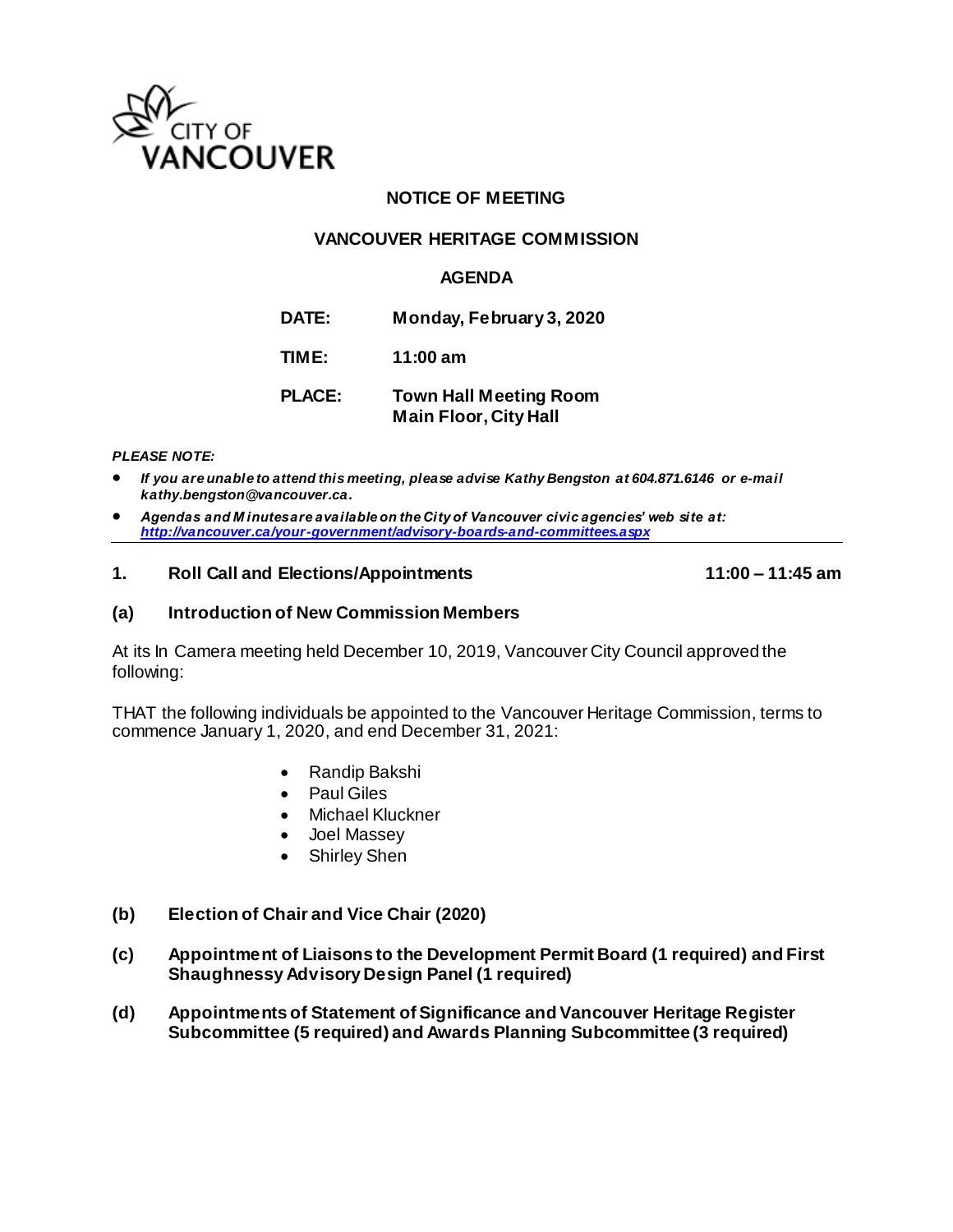### **(e) Leave of Absence Requests**

- **(f) Approval of Minutes – November 18, 2020**
- **2. Business arising from the Minutes 11:45 – 11:50 am**

### **3. Vancouver Heritage Commission – Role & Mandate 11:50 – 12:30 pm**

Overview of the role and mandate of the Vancouver Heritage Commission (By-law No. 4800).

**Staff:** Tina Penney, Deputy City Clerk Zlatan Jankovic, Senior Heritage Planner

#### **4. Update on the Heritage Action Plan 12:30 – 1:00 pm**

Staff will provide a brief update on the status of the Heritage Action Plan and the forthcoming report to Council – Vancouver Heritage Program.

**Staff:** Zlatan Jankovic, Senior Heritage Planner

### **5. 3495 – 3505 Commercial Street - Update 1:00 – 1:30 pm Broadhurst and Whitaker Block VHC "C" (proposed), Designation DP-2019-00435**

On July 15, 2019, the Vancouver Heritage Commission reviewed the development permit application for 3495-3505 Commercial Street. This proposal includes addition to the Vancouver Heritage Register as a C-listing, and the designation of the structure and exterior as protected. The Commission expressed support for the proposal and the Minutes of that meeting are at <https://vancouver.ca/docs/council/vher20190715min.pdf> .

Since that meeting, the applicant has worked with city staff to resolve access to the infill building, required as part of Building By-law requirements for life safety.

The zoning requires that all floor area be associated with a specific use. In this case, the applicant did not assign the shared circulation areas (i.e. hallways, corridors, etc.) to specific uses, and when the item was previously presented to the Commission, the residential FSR was noted as 1.8.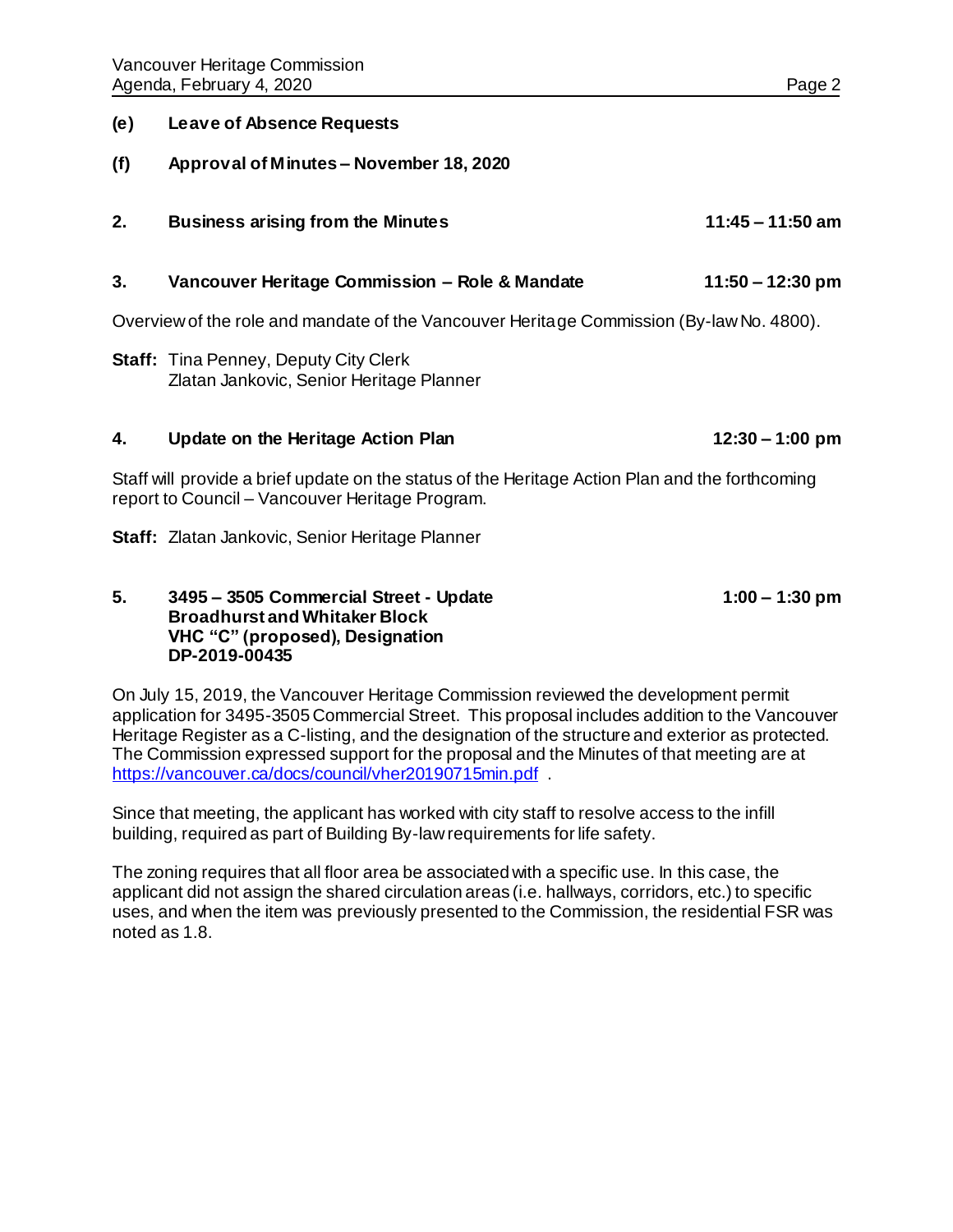The final FSR figures have been amended as summarized in the table below.

# **Summary of FSR Site Area = 738 m<sup>2</sup> (7,945 sq. ft.).**

|                                              | Presented to VHC July 15,   Currently Proposed<br>2019                    |                                                                                    |
|----------------------------------------------|---------------------------------------------------------------------------|------------------------------------------------------------------------------------|
| <b>Commercial - Proposed</b>                 | 0.35                                                                      | 0.4                                                                                |
| (permitted)                                  | (0.7)                                                                     | (0.7)                                                                              |
| <b>Residential - Proposed</b><br>(permitted) | Market Residential 1.49<br>Rental Residential 0.3<br>Overall 1.8<br>(1.8) | <b>Market Residential 1.58</b><br>Rental Residential 0.33<br>Overall 1.91<br>(1.8) |
|                                              | <b>Shared Exterior Circulation</b><br>0.2                                 | <b>Shared Exterior Circulation</b><br>factored into FSR figures<br>above           |

The overall FSR of 2.31 is less than permitted (2.5 FSR). There is no change proposed to the façade of the retained heritage building as a result of a slightly wider internal access corridor.

The Heritage Commission is specifically asked to comment on the. Staff will provide an overview of the project.

**Issues:** 

- Support for proposed increase to residential and commercial FSR
- **Staff:** Hugh McLean, Heritage Planner

**Attachments:** Heritage Commission Minutes, July 15, 2019

#### **6. Statement of Significance and 1:30 – 1:50 pm Vancouver Heritage Register Subcommittee Reports**

Reports from the Statement of Significance and Vancouver Heritage Register Subcommittee meeting of November 25, 2019 December 16, 2019, and January 20, 2020, will be presented.

**Staff:** Maxine Schleger, Heritage Planning Analyst

**Attachments:** Reports from the Statements of Significance and Vancouver Heritage Register Subcommittee Meetings of November 25, 2019, December 16, 2019, and January 20, 2020 meetings will be provided at the meeting.